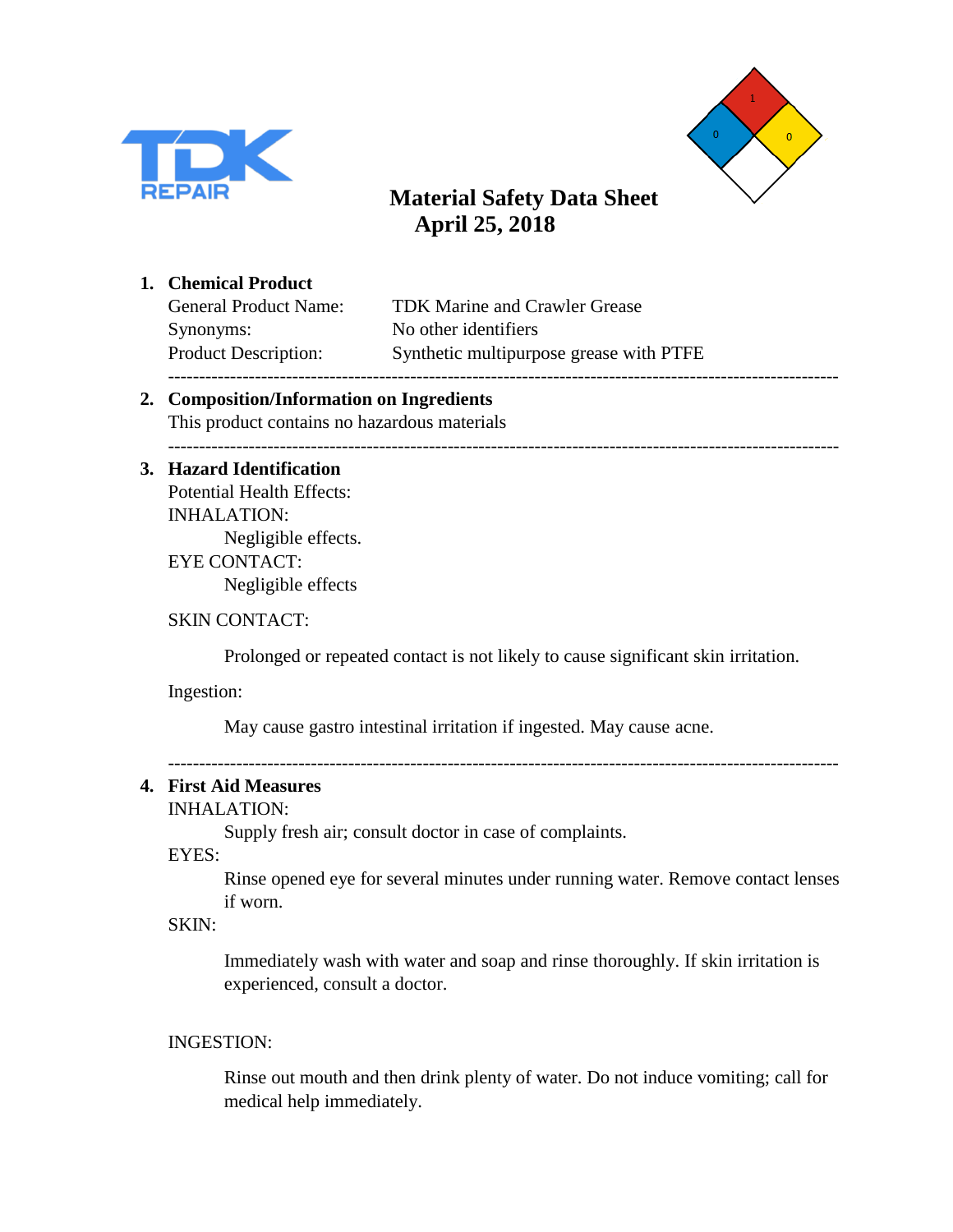



------------------------------------------------------------------------------------------------------------

#### **5. Fire Fighting Measures**

Flash Point (Method Used): 220.0 C or 428.0 F min (ASTM 93) Flammability Limits: None Known

#### EXTINGUSHING MEDIA:

Use fire extinguishing methods suitable to surrounding conditions. Do not use water with full jet.

#### UNUSUAL FIRE AND EXPLOSION HAZARDS:

Formation of toxic gases is possible during heating or in case of fire

------------------------------------------------------------------------------------------------------------

#### **6. Accidental Release Measures Spill Clean-Up Procedures**

Ensure adequate ventilation.

Particular danger of slipping on leaked/spilled product.

Do not allow to enter sewers/ surface or ground water.

Absorb with liquid-binding material and pick up mechanically.

------------------------------------------------------------------------------------------------------------

#### **7. Handling and Storage**

Keep away from oxidizing agents, extreme heat, and ignition sources or open flame.

------------------------------------------------------------------------------------------------------------

# **8. Exposure Control / Personal Protection**

RESPIRATORY PROTECTION:

Not required under normal conditions of use.

#### PROTECTIVE CLOTHING:

Gloves not required under normal conditions of use.

#### OTHER PROTECTIVE MEASURES:

Wash exposed areas of skin and launder contaminated clothing before re-use.

------------------------------------------------------------------------------------------------------------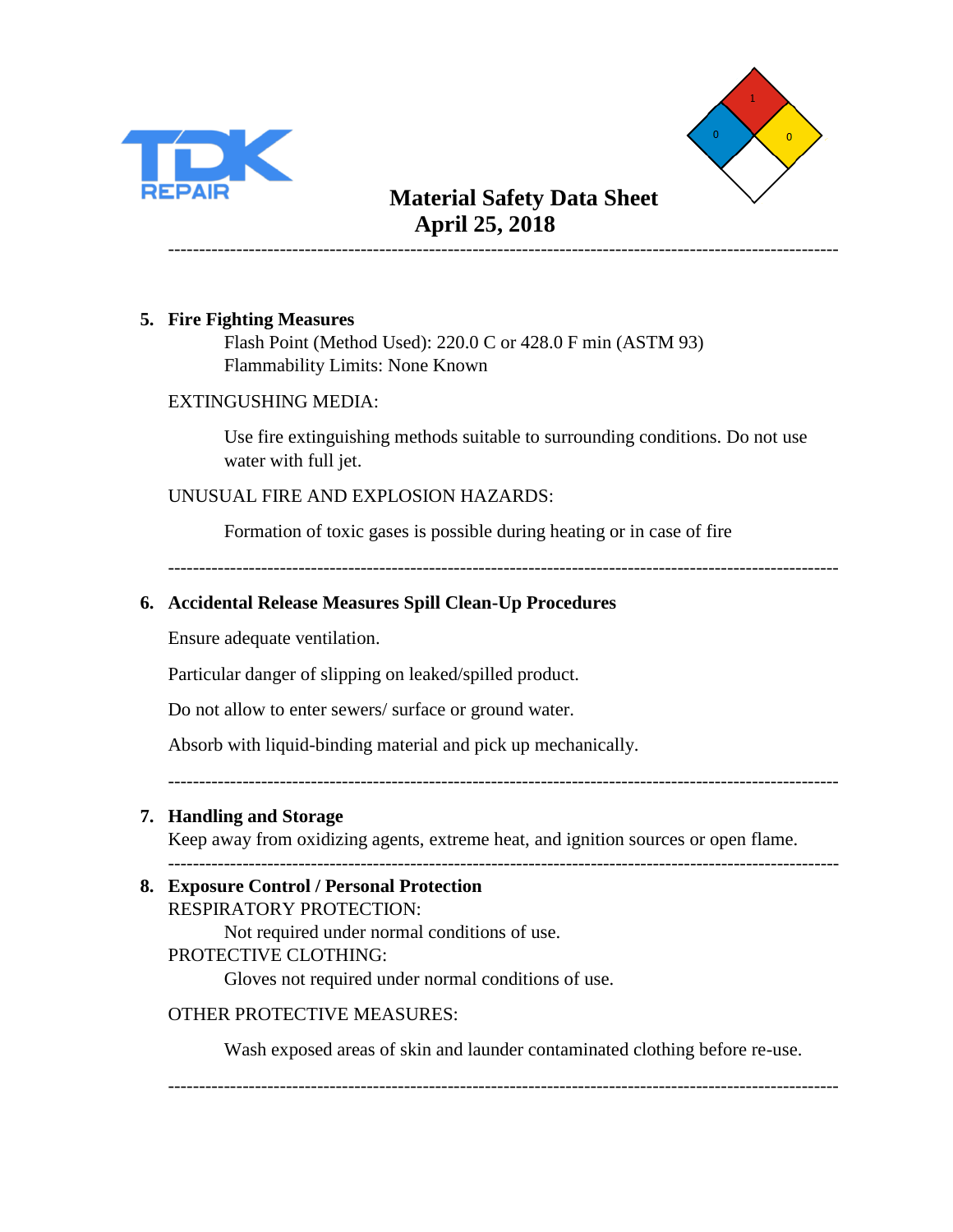



#### **9. Physical and Chemical Properties**

Boiling point, 760 mm Hg: Not determined Specific Gravity: 0.89 Vapor Pressure, mm Hg: Not determined Vapor Density: Not determined Appearance and Odor: Translucent semi-solid with mild odor Volatiles, % by Volume: <1% Solubility in H2O: Insoluble Evaporation Rate, Butyl Acetate=1: Not determined ------------------------------------------------------------------------------------------------------------

#### **10. Stability and Reactivity**

#### General:

This product is stable and hazardous polymerization will not occur. Incompatible Materials and Conditions to Avoid:

Strong oxidizing agents and acids.

Hazardous Decomposition Products:

Combustion produces carbon monoxide and carbon dioxide.

------------------------------------------------------------------------------------------------------------

------------------------------------------------------------------------------------------------------------

------------------------------------------------------------------------------------------------------------

#### **11. Disposal Considerations**

Waste Disposal:

Smaller quantities can be disposed of with household waste.

#### **12. Transport Information**

UN Hazard Class: N/A

#### NMFC:

Proper Shipping Name: Not Regulated Identification Number: Not Regulated Shipping Classification: Not Regulated

#### **13. Regulatory Information:**

#### OSHA:

The product is not classified as hazardous according to OSHA GHS regulations within the USA. The product is not classified as hazardous according to the CLP regulation.

#### TSCA:

This product is listed on TSCA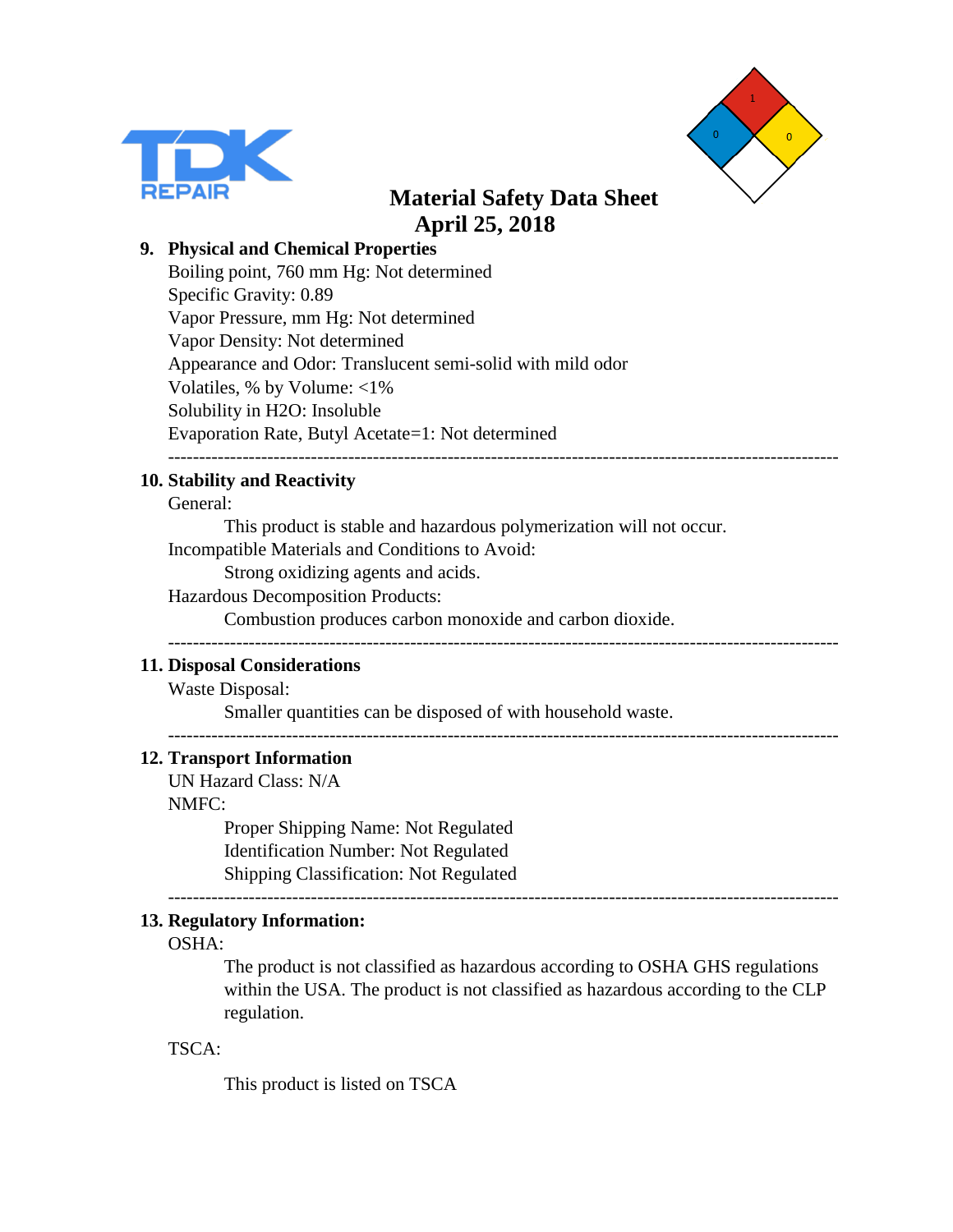



CERCLA:

Not Reportable

SARA TITLE III:

Section 355: None

Section 313: None

Prop 65:

The following statement is made in order to comply with the California Safe Drinking Water and Toxic Enforcement Act of 1986. This product contains no chemicals known to the state of California to cause cancer.

------------------------------------------------------------------------------------------------------------

**14. Other Info:**

This information relates only to the specific material designated and may not be valid for such material used in combination with any other materials or in any other process. Such information is to the best of the company's knowledge and believed accurate and reliable as of the date indicated. However, no representation, warranty or guarantee of any kind, expressed or implied, is made as to its accuracy, reliability or completeness and we assume no responsibility for any loss, damage or expense, direct or consequential, arising out of use. It is the user's responsibility to satisfy himself as to the suitableness and completeness of such information for his own particular use.